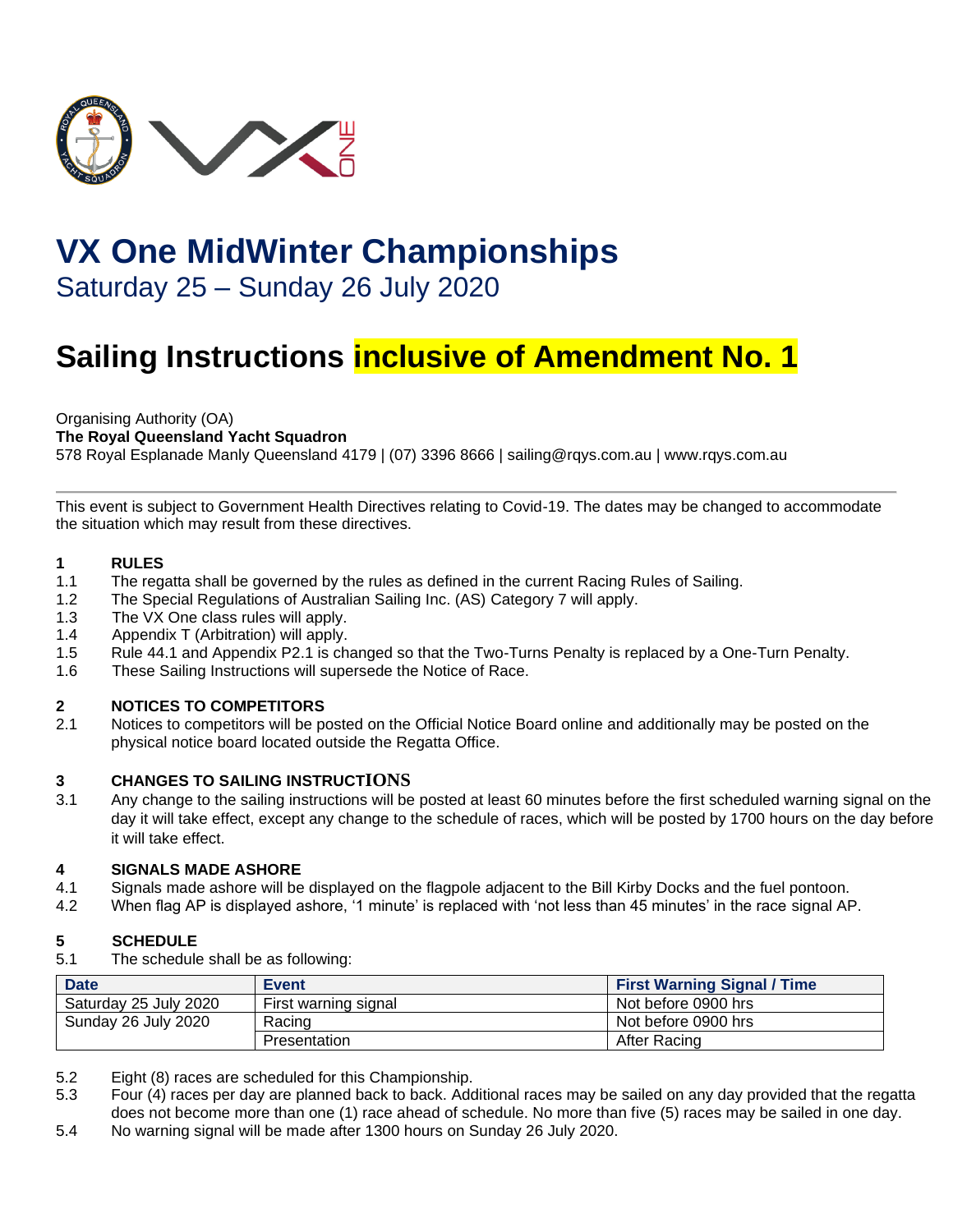#### 2020 VX One MidWinter Championships **Sailing Instructions**

5.5 The Race Committee will fly "A" flag to signal that there will not be any more racing for the day.

#### **6 CLASS FLAGS**

6.1 The Class Flag shall be a white flag with the VX One insignia.

#### **7 RACING AREA**

7.1 Racing shall be held on the waters of Waterloo Bay, on the Northern Course, in the approximate area shown in Appendix B.

#### **8 COURSES & MARKS**

8.1 The diagrams in Appendix A describes the courses and marks.

#### **9 START**

- 9.1 The starting line will be between a staff displaying an orange flag on a race committee boat at the starboard end and an inflatable mark on the port end, as shown in Appendix B.
- 9.2 A boat starting later than 5 minutes after her starting signal will be scored Did Not Start without a hearing. This changes rule A4.

#### **10 CHANGE TO THE NEXT LEG OF THE COURSE**

- 10.1 To change the next leg of the course, the race committee will lay a new mark (or move the finishing line) and remove the original mark as soon as practicable. When in a subsequent change a new mark is replaced, it will be replaced by an original mark.
- 10.2 The change mark shall be as described in Appendix B.

#### **11 FINISH**

11.1 The finishing line will be between a staff displaying a blue flag on the race committee boat on the starboard side and an inflatable mark on the port end (as seen from the course side), as shown in Appendix B.

#### **12 TIME LIMIT**

- 12.1 The target time for all races will be forty (40) minutes.
- 12.2 The time limit for all races will be seventy (70) minutes.
- 12.3 Failure to meet the target time will not be grounds for redress. This changes rule 62.1(a).
- 12.4 Boats failing to finish within twenty (20) minutes of the first boat sailing the course and finishing will be scored Did Not Finish without a hearing. This changes rules 35, A4 and A5.

#### **13 HAUL OUT**

- 13.1 Boats shall not be hauled out, for the duration of the regatta, without the written permission of the Race Committee.
- 13.2 In-water berthing will be provided for the duration of the regatta at the Bill Kirby Jetty immediately in front of the Clubhouse.

# **14 PROTESTS AND REQUESTS FOR REDRESS**

- 14.1 Appendix T (Arbitration) will apply.
- 14.2 Protest forms are available at the Regatta Office. Protests and requests for redress or reopening shall be delivered to the Regatta Office within the appropriate time limit.
- 14.3 The protest time limit is sixty (60) minutes after the last boat has finished the last race of the day for each class or the race committee signals no more racing today, whichever is later.
- 14.4 Notices will be posted no later than thirty (30) minutes after the protest time limit to inform competitors of hearings in which they are parties or named as witnesses.
- 14.5 Notices of protests by the race committee or protest committee will be posted to inform boats under rule 61.1(b).
- 14.6 Breaches of instructions 13, 16, 18 & 19 will not be grounds for a protest by a boat. This changes rule 60.1(a).
- 14.7 On the last scheduled day of racing a request for redress based on a protest committee decision shall be delivered no later than 30 minutes after the decision was posted. This changes rule 62.2.

#### **15 SCORING**

- 15.1 The Low Points Scoring System specified in RRS Appendix A will apply as modified below.
- 15.2 Three (3) races are required to be completed to constitute a series.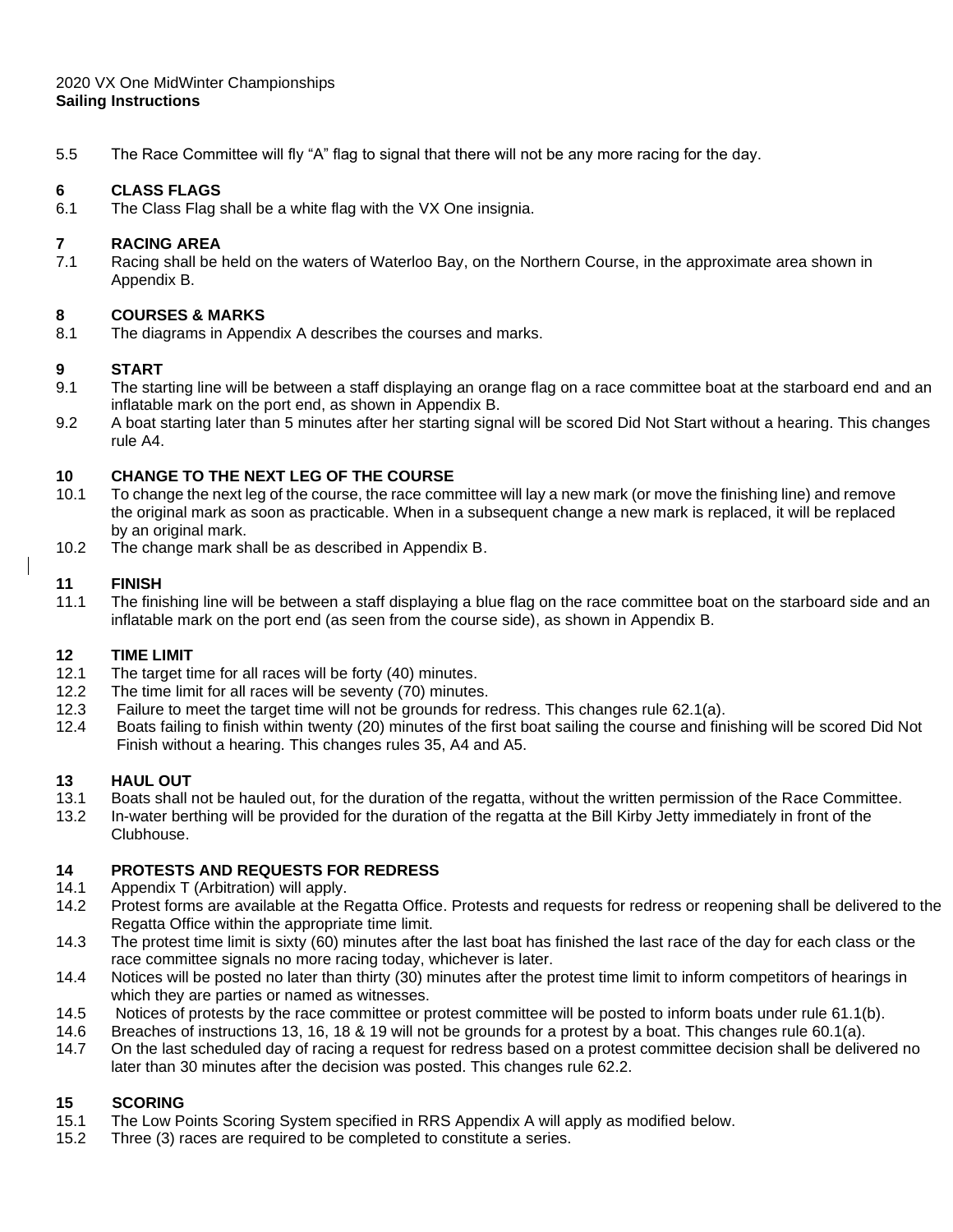excluding her worst score.

- 15.3 Each boat's series score will be the total of her race scores, excluding the number of worst scores as below:
	- (a) When three (3) or fewer races have been completed, a boat's series score will be the total of her race scores. (b) When four (4) or more races have been completed, a boat's series score will be the total of her race scores,

# **16 SAFETY REGULATIONS**

- 16.1 Personal flotation devices shall be worn at all times whilst afloat. Such devices shall be in good condition and in accordance with the specifications issued or approved by a national authority or standards organisation and branded in the country of origin or manufacture.
- 16.2 Sign-On and Sign-Off: All boats must sign-on before leaving the shore and sign-off as soon as practicable after returning to shore at the completion of the session's racing. Sign On/Off station is located on the RQYS Sailing Office.
- 16.3 The Sign-On period will close at the scheduled Warning Signal time of the first race for that session on that day. Competitors who did not sign-on for the first race in a session but wish to sign on for subsequent races in that session must sign-on prior to launching then inform the Start Boat of their intention to race.
- 16.4 The Sign-Off period for each Class will close at the protest cut-off time for each class.
- 16.5 A boat that retires from a race shall notify the race committee as soon as possible.
- 16.6 All competing boats shall carry a working VHF Radio with the capability to communicate with the Race Committee on VHF Channel 72 for the duration of racing in this regatta.

# **17 REPLACEMENT OF CREW OR EQUIPMENT**

- 17.1 Substitution of competitors will not be allowed without prior written approval of the race committee.
- 17.2 Substitution of skippers will not be allowed after close of registration for the applicable class.
- 17.3 Substitution of damaged or lost equipment will not be allowed unless authorised by the race committee. Requests for substitution shall be made to the committee at the first reasonable opportunity.

# **18 DISCLAIMER OF LIABILITY**

18.1 Competitors participate in the regatta entirely at their own risk. See rule 4, Decision to Race. The Organizing Authority will not accept any liability for material damage or personal injury or death sustained in conjunction with or prior to, during, or after the regatta.

# **19 INSURANCE**

19.1 All entrants shall have a current Third-Party Insurance Policy with a racing cover considered by their insurer as adequate for the risks involved. (Minimum AUD\$10 million).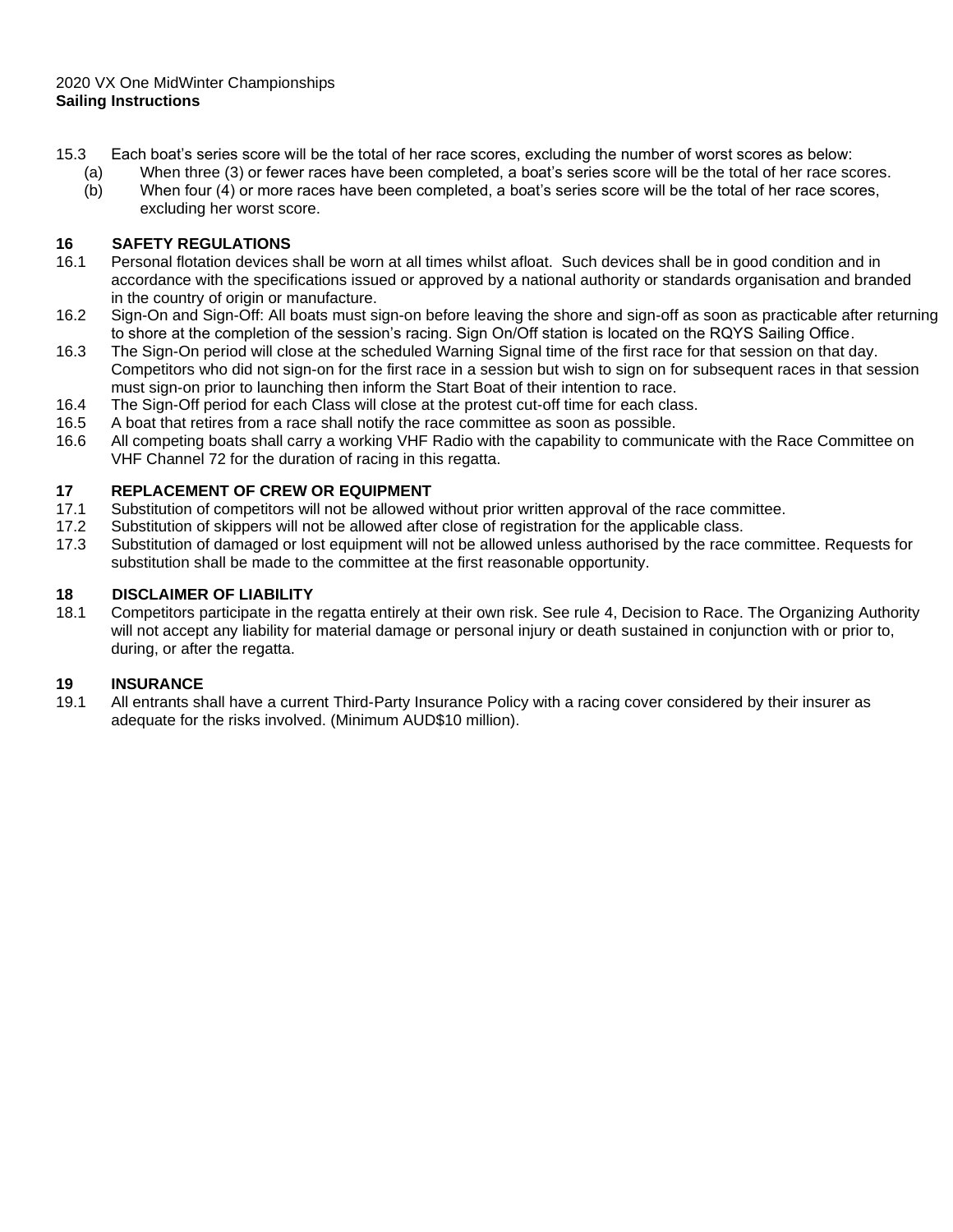# APPENDIX A **COURSES & MARKS**

| Code           | <b>Course</b>                                          | <b>Marks</b>                          |
|----------------|--------------------------------------------------------|---------------------------------------|
| L2             | Start – 2a – 2 – 2a – 4s/4p – 2a – 2 – 2a – Finish     | Mark 1 - Purple Inflatable            |
|                |                                                        | Mark 2, 4S and 4P - Orange inflatable |
| L <sub>3</sub> | Start – 2a – 2 – 2a – 4s/4p – 2a – 2 – 2a – 4s/4p – 2a | Mark 2a, start pin- orange tear drops |
|                | – 2  – <mark>2a</mark> – Finish                        | finish pin - small black and white    |
|                |                                                        | inflatable                            |
|                |                                                        | Change mark - Yellow inflatable       |